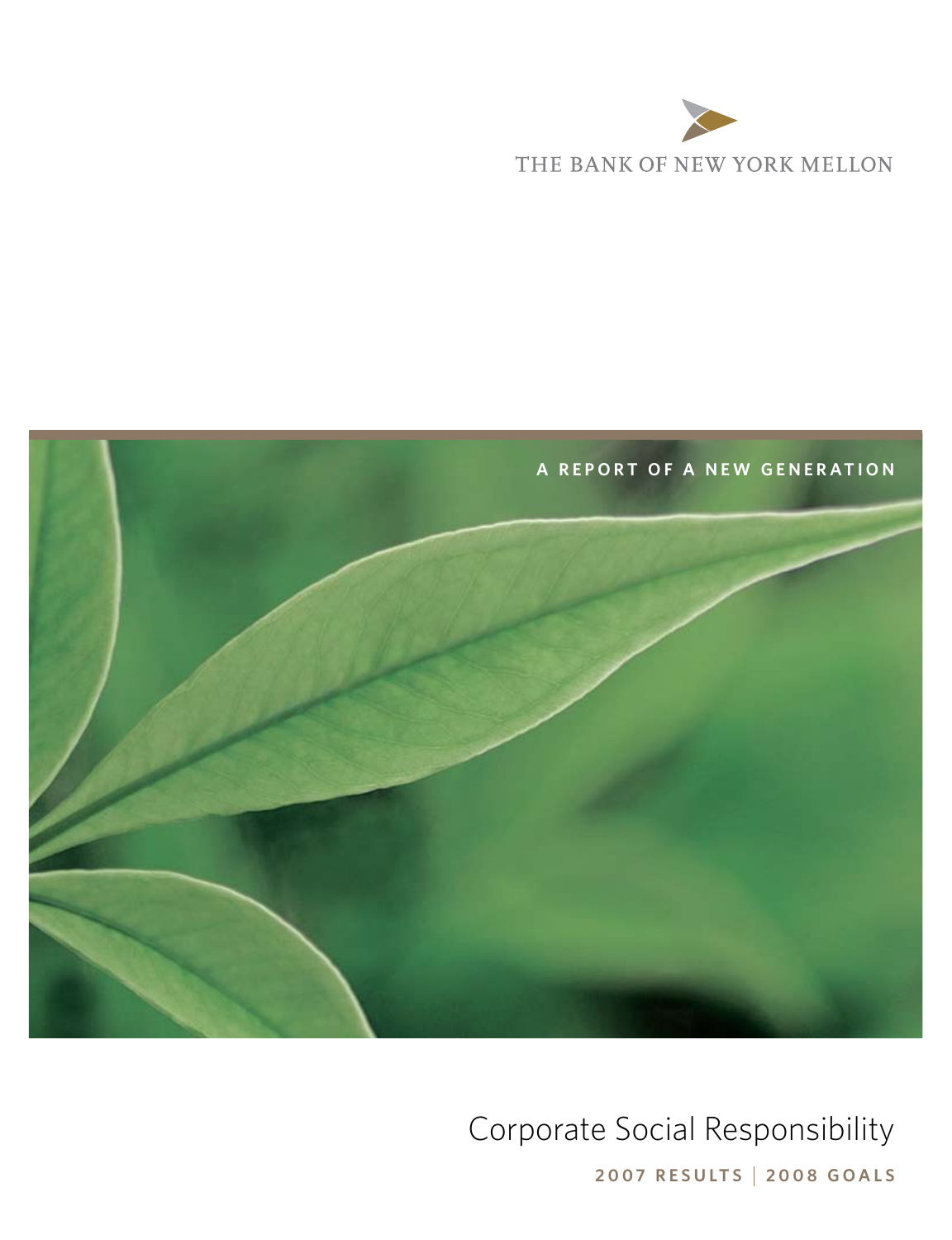# Our Values — The Foundation of Our Culture

### **CLIENT FOCUS**

Being our clients' "partner of choice" by delivering the world's best client service

### **TRUST**

Acting with the highest standards of integrity and openness to ensure the trust of those we serve

### **TEAMWORK**

Fostering diversity and collaboration, and empowering employees to deliver our very best

### **OUTPERFORMANCE**

Consistently exceeding the expectations of our clients, employees, communities and shareholders

Our Corporate Social Responsibility (CSR) program is built on the corporate Values of The Bank of New York Mellon, and relies for its success on the commitment of our employees to live those Values.

Our Values were developed with great care. We are a company with challenging goals: to provide unmatched levels of client service; to outperform in every aspect of our corporate lives; to exceed the expectations of our investors, communities and other principal stakeholders; and to create and sustain an environment in which each employee can thrive and excel. Achieving these goals requires Values that will support and inspire our employees.

As part of an all-employee survey, a preponderance of respondents indicated that Client Focus, Trust, Teamwork and Outperformance are vital to the success of the new company. Accordingly, we have adopted these as our company's core Values.

Each employee is encouraged to live these Values every day, and is reminded that they are fundamental to our ability to win, grow and achieve our personal and professional objectives.

| LETTER FROM BOB KELLY                              | 1              |
|----------------------------------------------------|----------------|
| <b>OUR COMPANY</b>                                 | $\overline{2}$ |
| <b>CSR STATEMENT</b>                               | 4              |
| <b>KEY PERFORMANCE INDICATORS</b>                  | 5              |
| <b>MAXIMIZING AND PROTECTING SHAREHOLDER VALUE</b> | 6              |
| <b>EXCEEDING CLIENT EXPECTATIONS</b>               | 9              |
| <b>CREATING A POSITIVE WORK ENVIRONMENT</b>        | 12             |
| SUPPORTING A SUSTAINABLE ENVIRONMENT               | 14             |
| <b>INVESTING IN OUR COMMUNITIES</b>                | 16             |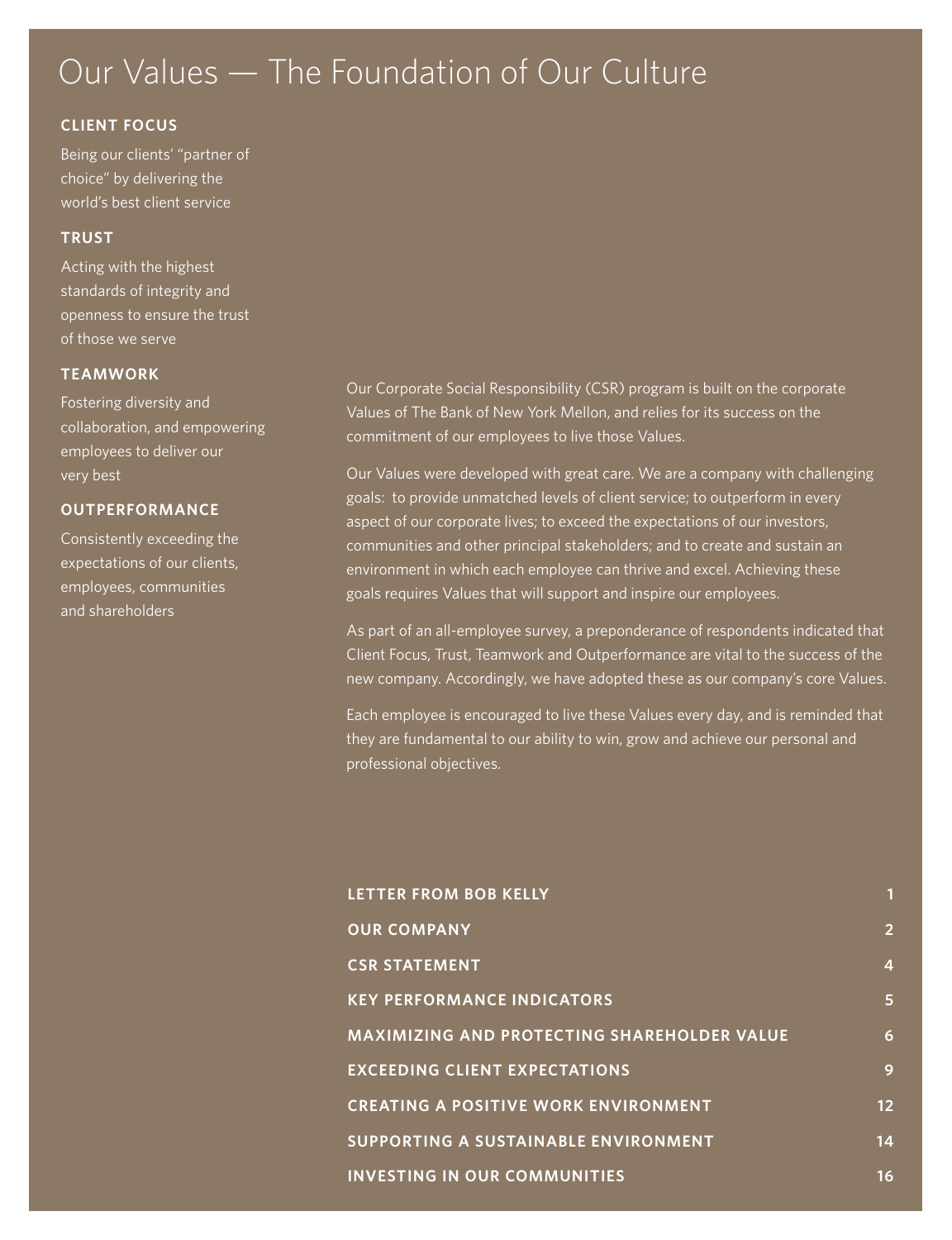The merger of The Bank of New York and Mellon Financial Corporation in July 2007 positioned us to create even greater value for our clients, shareholders, employees and the communities where we live and work. It was an ideal time to renew our commitment to take responsibility for the impact of our activities on our various constituencies — and society as a whole.



**Robert P. Kelly** Chief Executive Officer The Bank of New York Mellon

In our early days as a new company, our board of directors created a Corporate Social Responsibility (CSR) committee. The independent directors who comprise the committee are working to promote a culture that sets and holds high standards for corporate citizenship.

Accordingly, The Bank of New York Mellon has embraced a CSR Statement and Commitments that help guide all our behaviors — from what we do, to what we buy, to how we invest. They define:

- how we maximize and protect shareholder value;
- how we create value for clients:
- how we build a positive work environment where all our employees can grow and excel;
- how we sustain the environment;
- how we serve our communities; and
- how we strengthen socially responsible supplier relationships.

In this inaugural Corporate Social Responsibility report we share those commitments and practices. We are reviewing our performance against those standards with oversight from our board, and would like to share our findings to date.

We have a lot of work ahead of us. That said, our dedication is stronger than ever. Corporate Social Responsibility is the right thing to do and it's just good business. It builds trust, strengthens our reputation and unites our employees through a common focus. All our stakeholders benefit.

I look forward to updating you along our journey.

Bot Kelly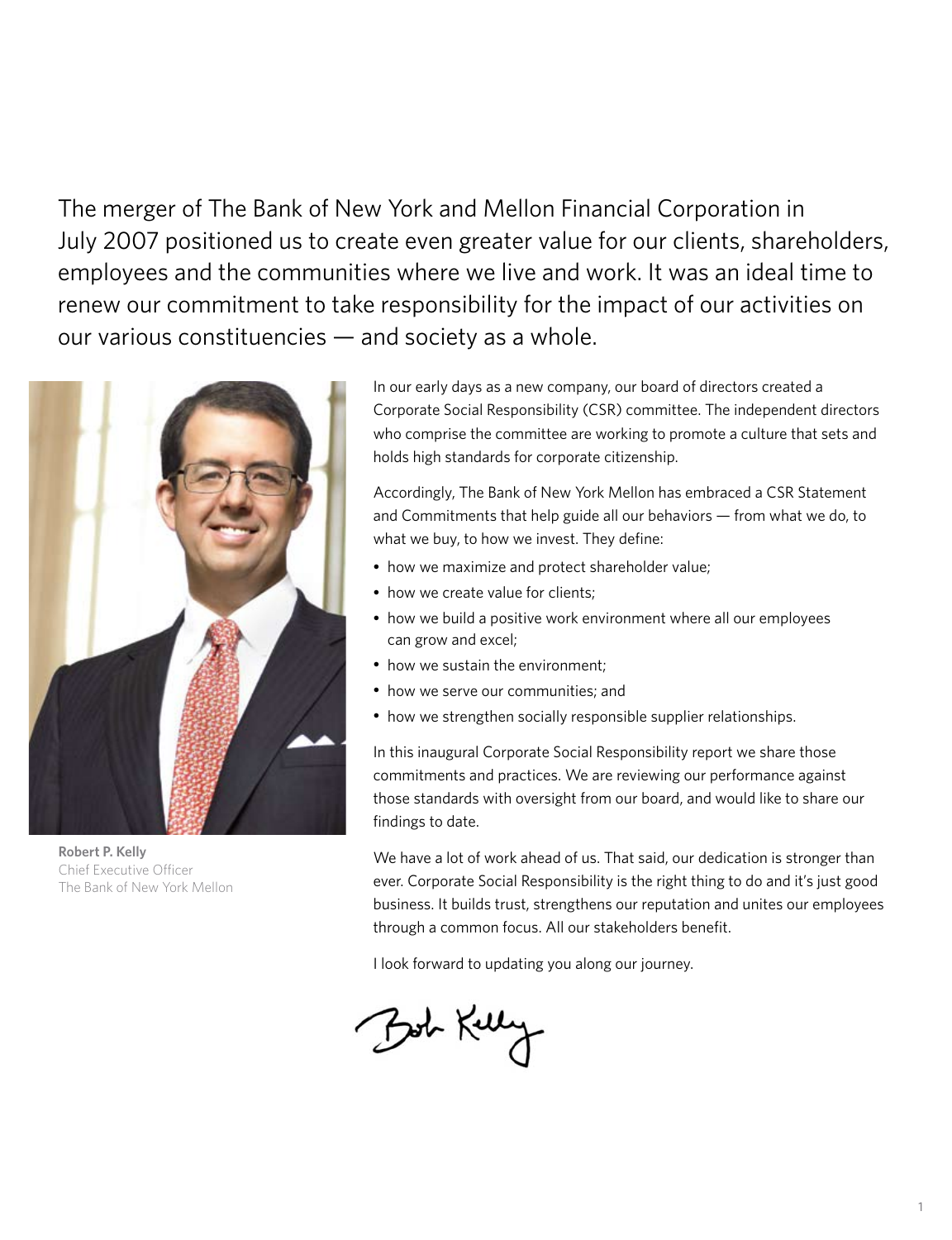# <span id="page-3-0"></span>Our Company

Established in 2007, The Bank of New York Mellon was formed through the merger of two of the most respected names in global financial services, The Bank of New York and Mellon Financial Corporation.

We are a global financial services company focused on helping clients manage and service their financial assets, operating in 34 countries and serving more than 100 markets. A leading provider of financial services for institutions, corporations and high-net-worth individuals, we provide superior asset management and wealth management, asset servicing, issuer services, clearing services and treasury services through a worldwide client-focused team.

# Global Leader in Asset Management and Asset Servicing

More than US\$23 trillion in assets under custody and administration

US\$1.1 trillion in assets under management

US\$11 trillion in outstanding debt serviced

Worldwide staff of more than 42,000

# Serving an Extensive Client Base

85% of the Fortune 500 60% of the Fortune 1,000 70% of the Global 500 Clients in 77 countries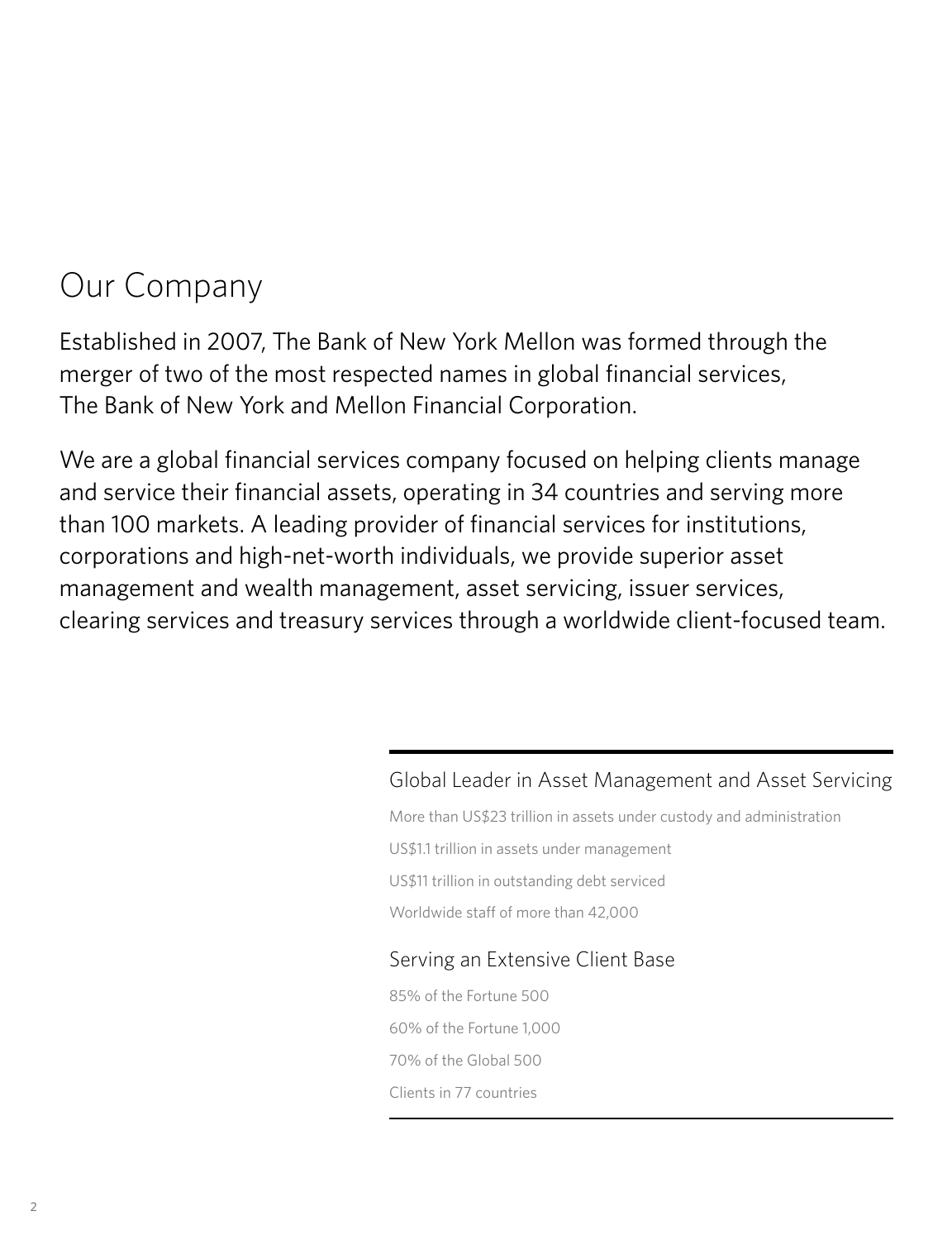### Our Businesses

#### **asset management**

A leading global provider of investment management products and services

#### **wealth management**

Intensely focused on meeting each client's distinct needs through investment management, wealth planning, comprehensive financial management services and private banking

### **asset servicing**

Helping clients worldwide enhance the management, administration and oversight of their investment process

### **issuer services**

Offering the industry's most comprehensive suite of integrated corporate trust, depositary receipt and stock transfer services, serving the needs of fixed income and equity issuers globally

### **CLEARING AND EXECUTION services**

An industry-leading provider of operational support, trading services, investment solutions and practice management for financial institutions and independent registered investment advisors

#### **treasury services**

Delivering high quality performance in global payments, trade services, cash management, capital markets, foreign exchange and derivatives

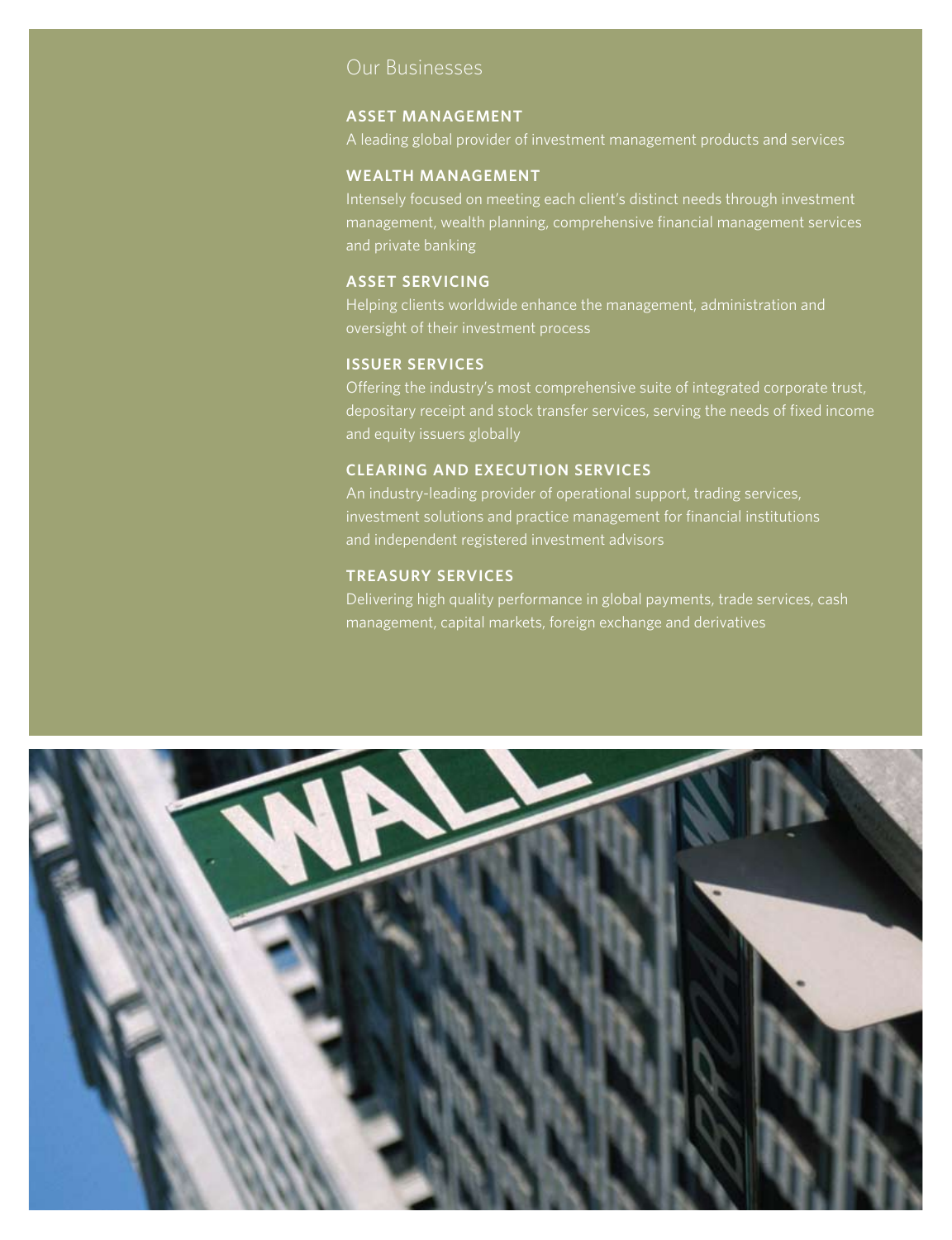# <span id="page-5-0"></span>Corporate Social Responsibility (CSR) Statement

CSR is fundamental to The Bank of New York Mellon's culture and core Values. It reflects the corporate social and environmental sustainability commitments we make to our clients, shareholders, employees and to our communities around the world. These commitments enable us to perform with the highest standards of good governance and ethics; provide products and services that meet the rising expectations of our clients and business partners; attract and retain quality employees; provide meaningful support in our communities; and improve the social and environmental impacts of our business practices and those of our suppliers.



"We have begun a new generation — of great innovation, growth, outperformance and actions that exemplify our core Values. As such, we believe that it is important to communicate how we demonstrate these actions through our Corporate Social Responsibility."

**Rose Gabbianelli** Global Director Public Affairs

# **Our CSR Commitments**

- Ensure sound corporate governance and compliance practices, and increased transparency on reporting on those activities
- Maintain ethical policies and provide training to ensure that all employees perform with high standards of integrity and trust
- Develop and enhance products and services that provide social and environmental options for clients and prospects
- Continue to provide talent management and well-being programs committed to supporting a diverse environment where employees can thrive and excel
- Drive corporate philanthropy that advances quality of life where our employees and clients work, live and do business
- Implement and/or expand environmentally sustainable management and business practices
- Build relationships with suppliers whose CSR goals and activities are aligned with our expectations
- Ensure proper risk management, data security and privacy programs are in place
- Provide active and engaged CSR oversight, including establishment of key performance indicators and communication of progress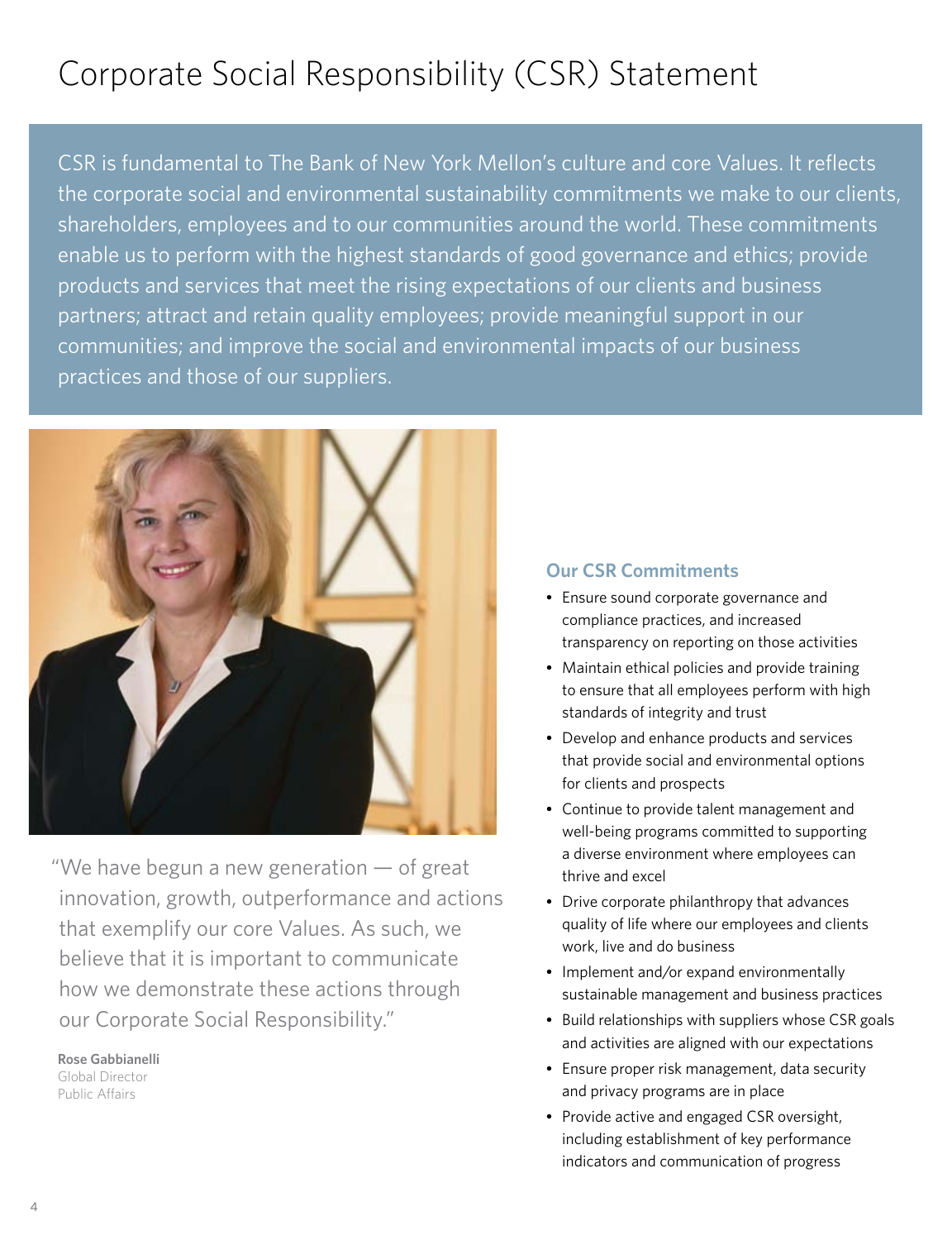# Key Performance Indicators

|                                                           | GOVERNANCE, ETHICS, COMPLIANCE AND SHAREHOLDERS                                                  |                                                                                                                                        |
|-----------------------------------------------------------|--------------------------------------------------------------------------------------------------|----------------------------------------------------------------------------------------------------------------------------------------|
|                                                           | <b>2007 RESULTS</b>                                                                              | <b>2008 GOALS</b>                                                                                                                      |
| <b>Board Governance</b>                                   | <b>Created CSR Committee</b>                                                                     | <b>CSR Committee reviews</b><br>performance three times in 2008                                                                        |
| <b>Community Reinvestment</b><br><b>Act (CRA) Ratings</b> | All banks rated Outstanding                                                                      | Continue our CRA strategy approach in our<br>reorganized institutions to maintain ability<br>to achieve Satisfactory or better ratings |
| <b>Shareholder Reporting</b><br><b>Transparency</b>       | Provided greater business unit<br>financial detail                                               | Publish first CSR Report                                                                                                               |
| <b>CLIENTS AND PRODUCTS</b>                               |                                                                                                  |                                                                                                                                        |
|                                                           | <b>2007 RESULTS</b>                                                                              | <b>2008 GOALS</b>                                                                                                                      |
| <b>Client Satisfaction</b>                                | Defined five client satisfaction<br>standard metrics to track and<br>incorporate into surveys    | Achieve 80%+ positive ratings on all<br>client satisfaction standard metrics                                                           |
| <b>Socially Responsible</b><br><b>Product Volume</b>      | \$600M in socially screened<br>investments<br>Voluntary Carbon Unit<br>registry accepted clients | Launch two socially responsible products<br>and grow existing offerings                                                                |
| <b>EMPLOYEES</b>                                          |                                                                                                  |                                                                                                                                        |
|                                                           | <b>2007 RESULTS</b>                                                                              | <b>2008 GOALS</b>                                                                                                                      |
| <b>Performance Management</b><br>Program                  | Design program for global<br>implementation                                                      | Global rollout of Performance<br>Management Program                                                                                    |
| <b>Employee Engagement</b>                                | Develop baseline measures across the<br>organization                                             | Engagement survey response<br>plans developed                                                                                          |
| <b>Affinity Networks</b>                                  | Design of global governance structure                                                            | Implementation of governance structure                                                                                                 |
| ENVIRONMENTAL SUSTAINABILITY                              |                                                                                                  |                                                                                                                                        |
|                                                           | <b>2007 RESULTS</b>                                                                              | <b>2008 GOALS</b>                                                                                                                      |
| <b>Environmental Management</b><br>Svstem                 | Develop Environmental<br><b>Statement and Commitments</b>                                        | Adopt Environmental<br><b>Statement and Commitments</b>                                                                                |

**Suppliers Engaged**

Begin requesting CSR information from suppliers

Develop management plan (energy and

paper usage, emissions, waste)

| <b>COMMUNITY</b>                                                                         |                                                                                         |                                                                                          |
|------------------------------------------------------------------------------------------|-----------------------------------------------------------------------------------------|------------------------------------------------------------------------------------------|
|                                                                                          | <b>2007 RESULTS</b>                                                                     | <b>2008 GOALS</b>                                                                        |
| <b>Impact of Philanthropy</b>                                                            | \$60M added to Foundations                                                              | Select and launch two major impact programs                                              |
| <b>Level of Employee</b><br><b>Engagement in Community</b><br><b>Partnership Program</b> | 46% of employees giving \$6M<br>8% of employees volunteer through<br>corporate programs | 48% of employees giving \$7M<br>10% of employees volunteer through<br>corporate programs |
| <b>Supplier Diversity</b>                                                                | Approximately 10% total spend on<br>priority vendors                                    | 12% total spend on priority vendors                                                      |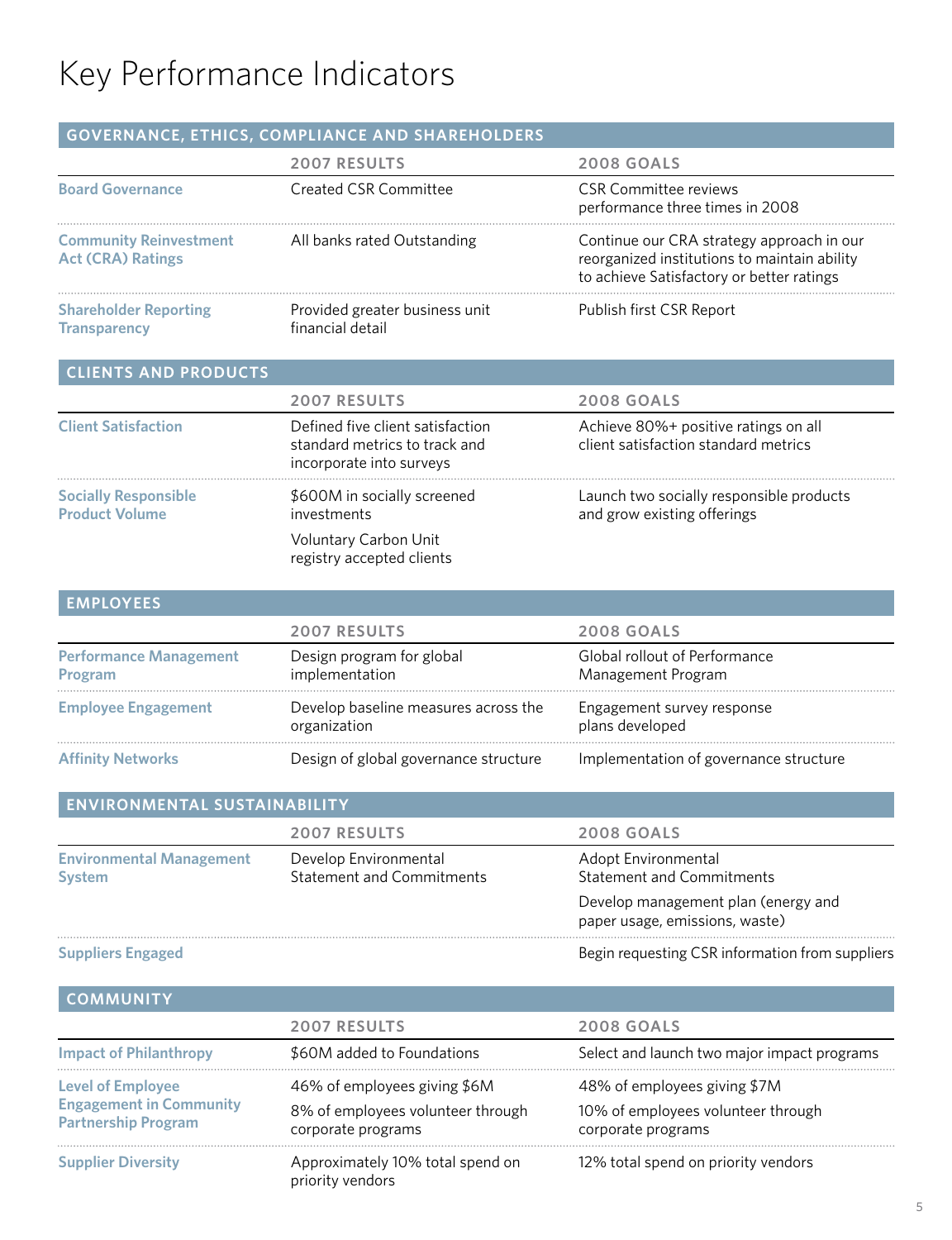<span id="page-7-0"></span>

# Maximizing and Protecting Shareholder Value

We understand that our stakeholders expect us to conduct our global business in full compliance with all laws and regulations, and in accordance with the highest possible standards of ethical conduct. To fulfill those expectations, we have developed a comprehensive Governance, Ethics and Compliance program.

### **Strength in Governance**

Our policies and procedures comply with all requirements of the Sarbanes-Oxley Act of 2002, the New York Stock Exchange corporate governance rules and U.S. federal securities laws. The company's management is overseen by the board of directors, whose primary responsibility is to act in the best interest of the company and its shareholders. The board of directors has seven committees, including a Corporate Social Responsibility Committee, which is made up entirely of outside directors.

The board of directors is subject to our Corporate Code of Conduct and our Corporate Governance Guidelines (available at bnymellon.com/ethics). The directors annually determine the independence of the non-management directors and complete a board self-evaluation. Board members engage in ongoing communications with senior management and have full access to all employees. There is also a well-publicized procedure for interested parties to report any concerns about business conduct, accounting practices, internal accounting controls, auditing matters or any other matter to the lead director of the board.

More than three-quarters of our directors have been determined to be independent directors in accordance with independence standards and applicable laws and regulations, including the listing standards of the New York Stock Exchange.

# **Rigorous Compliance Standards**

Our compliance program helps ensure that the company complies with relevant laws, regulations and market standards. Three overriding principles govern the program.

- Compliance governs our day-to-day business
- Compliance is everyone's responsibility
- Compliance includes verification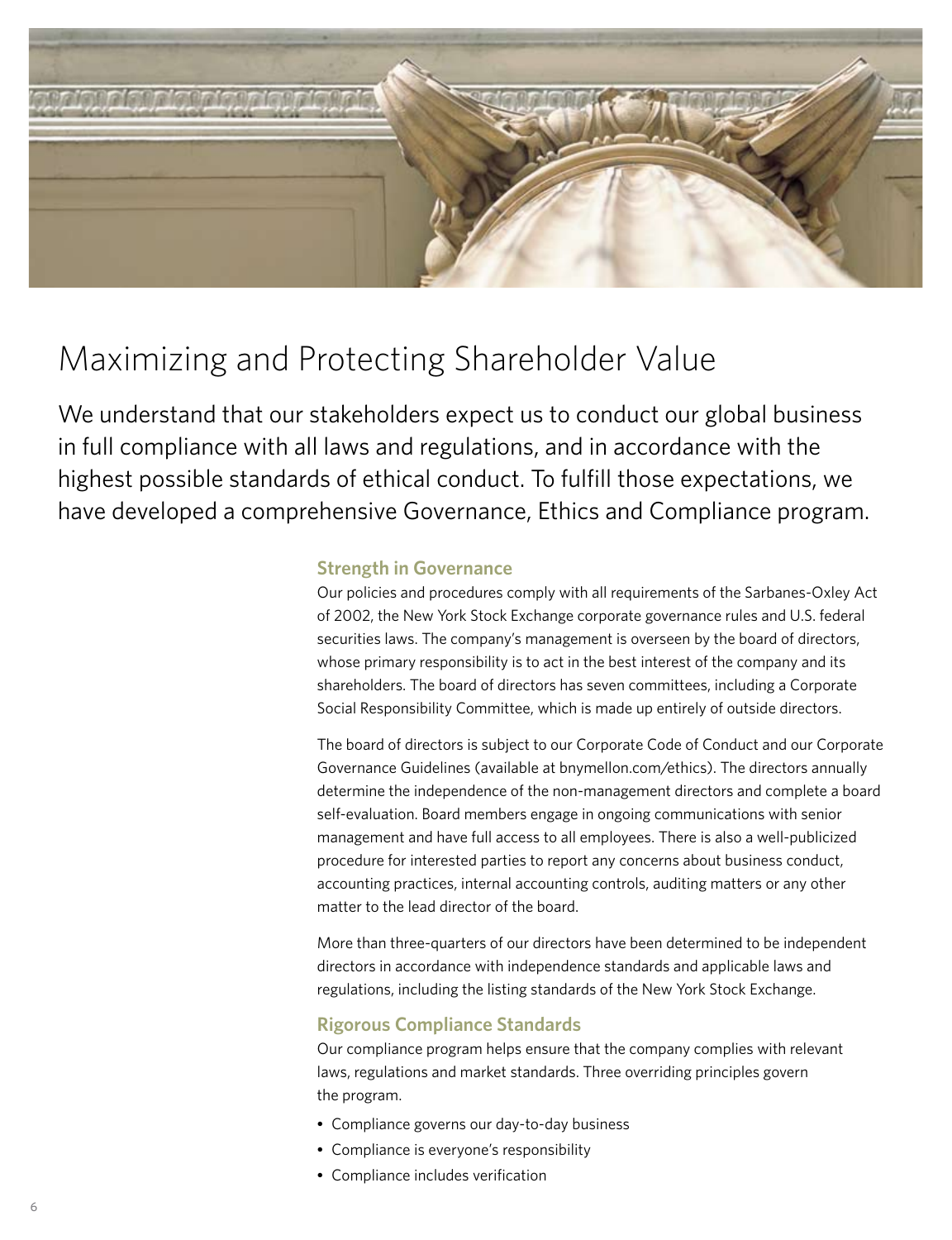A dedicated team of compliance professionals provides leadership and guidance and facilitates effective programs to minimize franchise and reputation risk, protecting shareholder value. Key elements required for execution of the program include:

- Identification of new and changing laws and regulations
- Establishment of standards (policies)
- Development and delivery of compliance-focused training
- Monitoring business processes to determine compliance has been achieved
- Identification of correction actions for any deficiencies identified

Additionally, our Human Resources (HR) team maintains a compliance-focused mindset. HR operates within a multitude of global laws and regulations, and every HR employee plays a role in ensuring that compliance is fully addressed in all that we do. HR policies and processes are reviewed and validated to ensure compliance with employment law, local nuances and changing regulations. As a result, HR has a strong foundation of compliance.

Under The Community Reinvestment Act (CRA), the company's bank subsidiaries are obliged to serve the credit needs of their communities, including the needs of low- and moderate-income individuals and families. Through community development loans, investments and services, The Bank of New York Mellon supports our banking communities located in California, Connecticut, Delaware, Florida, Maryland, Massachusetts, New York, New Jersey and Pennsylvania.

The Bank of New York Mellon is a leader in community development, offering comprehensive financing packages that respond to the affordable housing and economic development needs in our communities through lending investments and grants. Our community development grant funding priorities include:

- Affordable housing
- Economic development
- Financial literacy and homeownership education
- Human services

All our banks have achieved "Outstanding" CRA ratings in public evaluations conducted by their regulatory agencies.

"The Corporate Social Responsibility Committee of the Board has engaged with management and is extremely impressed with the progress the company is making in this important area."

**Ruth Bruch** 

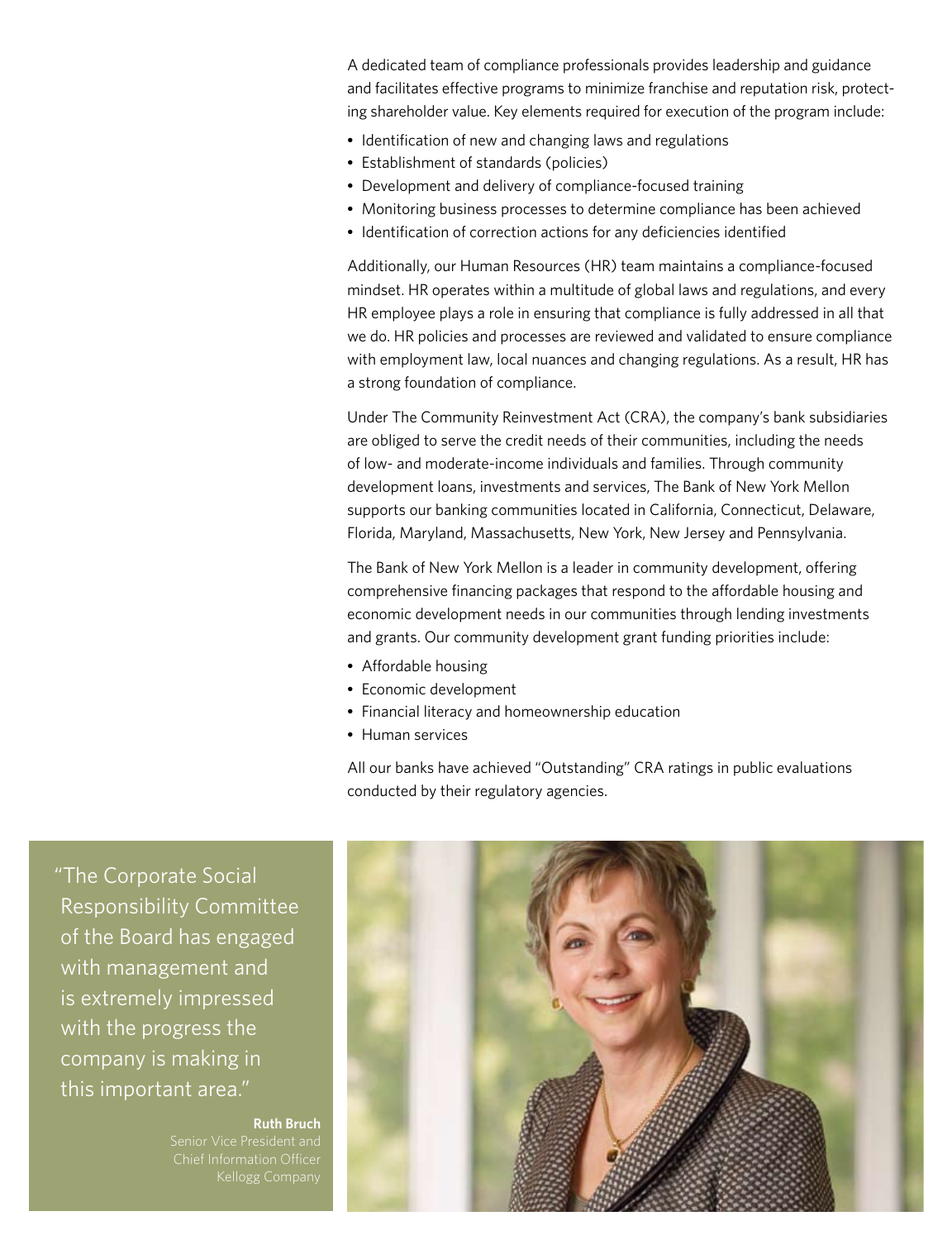## <span id="page-9-0"></span>**Emphasis on Ethics**

When ethical situations arise in the normal course of doing business, we strongly encourage all employees to make decisions consistent with our reputation for integrity. Our commitment extends to providing employees with a number of ethics-related tools and resources, including:

- A dedicated Ethics Office whose mission is to provide guidance to employees to help them perform their jobs to the highest ethical standards and to minimize conflicts of interest
- A written Code of Conduct that provides a framework for maintaining the highest standards of professional conduct
- A comprehensive Personal Securities Trading Program designed to ensure that employees' personal investments are free from conflicts of interest and in compliance with all applicable laws and regulations
- Multiple options to report suspected or actual breaches of law, regulations, the Code of Conduct or any company policy or procedure, including our confidential and anonymous Ethics Help Line
- Annual employee ethics training and re-commitment to the Code of Conduct in order to uphold company Values

## **Engaging our Shareholders**

The management team at The Bank of New York Mellon is committed to creating long-term value for our clients and shareholders. Our long-term financial goals are focused on achieving superior total returns for shareholders by generating first quartile earnings per share growth over time relative to a group of 12 peer companies. Key components of this strategy include:

- Providing the best client service versus peers (as measured through independent surveys)
- Strong investment performance (relative to investment benchmarks)
- Above median revenue growth (relative to peer companies for each of our businesses)
- Competitive margins
- Positive operating leverage

In compliance with SEC regulations, we provide quarterly and annual reports that detail our financial results. Our goal in all of our financial disclosures is to provide investors with the highest level of transparency. In addition to publicly filed financial documents, investors can access our investor relations Web site at bnymellon.com/investorrelations for additional shareholder presentations and business performance information.

Our Investor Relations group maintains an active dialogue with senior management, providing daily and weekly updates related to shareholder and market commentary. Our senior management is also actively engaged with our shareholders, securities analysts, rating agencies and others in the investment community.

# Board of Directors Committee Structure

**Audit and Examining Committee**

**Corporate Governance and Nominating Committee**

**Corporate Social Responsibility Committee**

**Executive Committee**

**Human Resources and Compensation Committee**

**Integration Committee**

### **Risk Committee**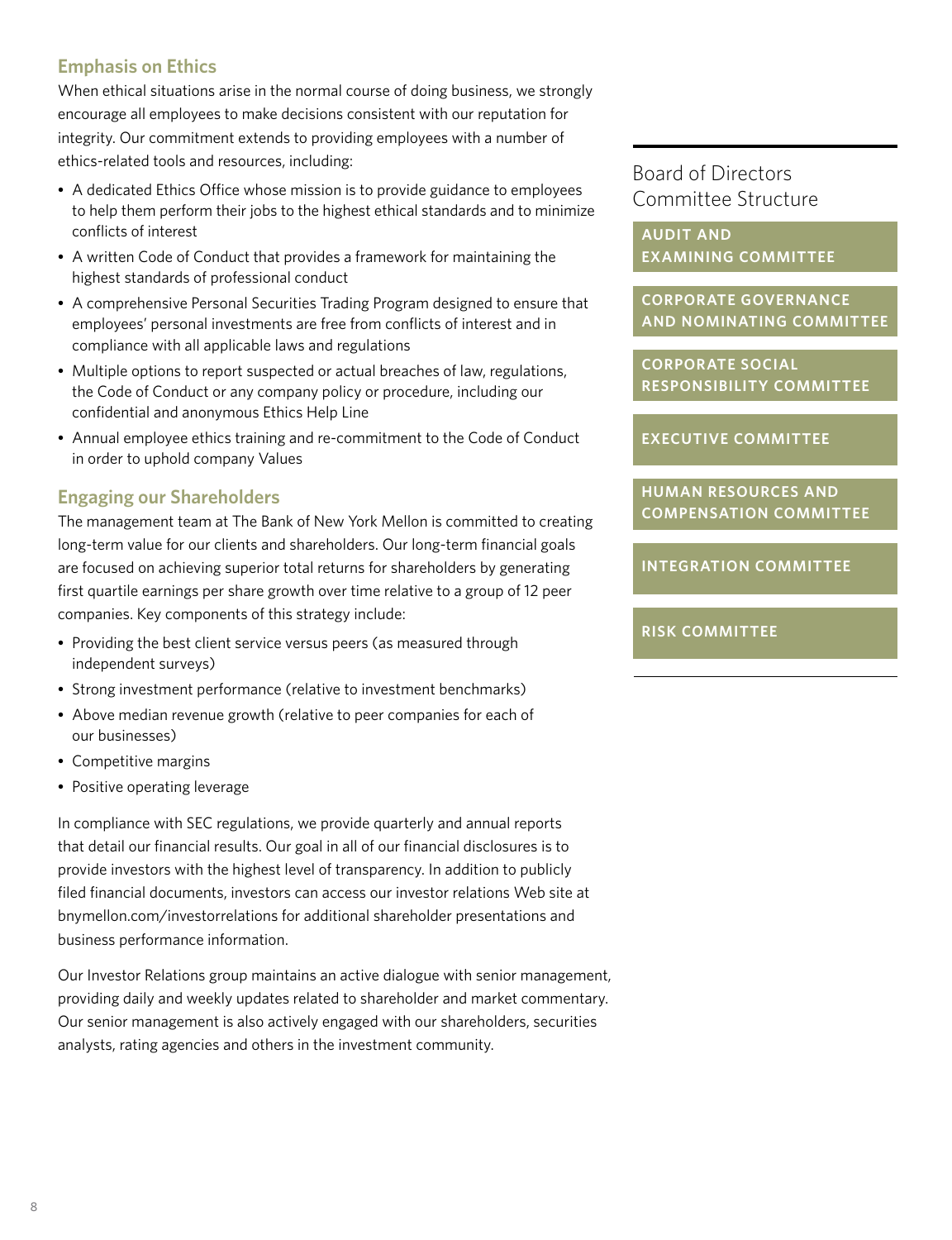

# Exceeding Client Expectations

Our commitment to client satisfaction is a driving force behind everything we do. It is evident through the way we interact with clients — we take the time to get to know each client's specific needs and provide optimal solutions. Delivering exceptional service is an integral part of our culture — indeed, Client Focus is one of our core Values.

# **Committed to Client Satisfaction**

One way we monitor client satisfaction is by conducting annual surveys of the services we provide and marketplace perceptions of our brand. We collect feedback from more than 3,000 clients every year and use it to help our various business lines take action on client input and concerns. The opinions from 1,000 U.S. and international respondents help us gauge how well our brand strengths are perceived in the marketplace. Our businesses also participate in a large number of customer satisfaction and performance surveys conducted by trade publications and industry groups.

Every quarter, the status of client satisfaction and brand strength measures is reported to our company's Executive Committee, which consists of our 19 most senior executive officers. The committee assesses progress against goals and then defines appropriate follow-up actions to ensure the best possible client satisfaction.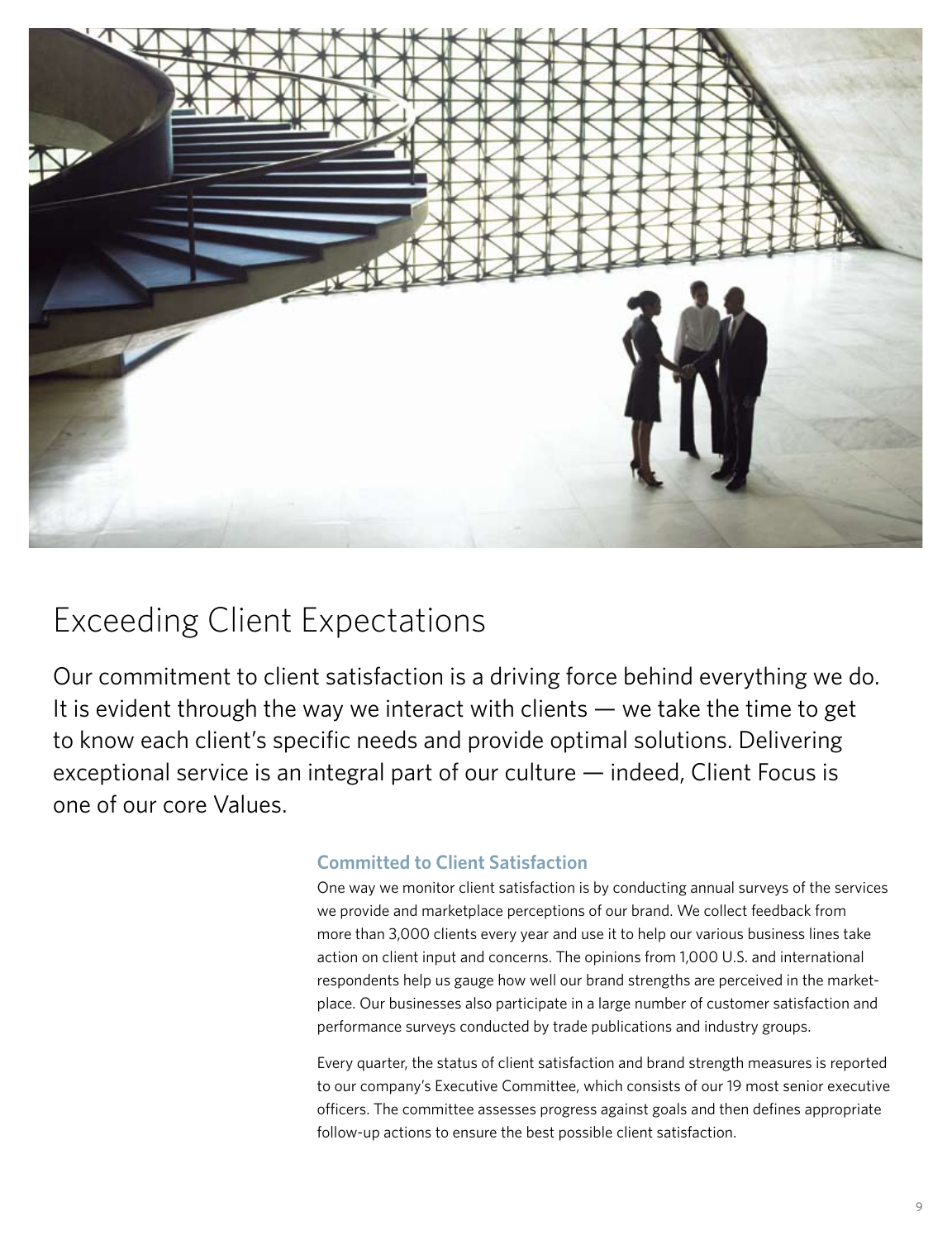# **Socially Responsible Investments**

BNY Mellon Asset Management has participated in socially responsible investing for more than a decade.

In connection with institutional clients, we have developed a number of screened index strategies (approximately \$600 million in assets under management) that reflect various social restrictions. For example, Dreyfus has developed the Third Century Fund, and EACM Advisors has developed a socially responsive hedge fund of funds that, among other restrictions, avoids or severely limits holdings in a variety of industries, such as those that sell weapons of mass destruction or promote the use of harmful products to consumers.

Scheduled for introduction in 2008 are retail and institutional strategies that promote alternative energy

sources and other environmentally sound production methods. As requested by individual clients, we often screen for various social issues (fair labor practices, health-related issues, etc.). We expect this to continue and become a more important part of our asset management business going forward.

As a fiduciary, we follow our clients' general guidance and believe that we can do well for them financially with respect to client assets by doing well socially. As more and more investors demand this consideration, we are well positioned to respond.

## **Expanding the Carbon Market**

There is an emerging market for trading of carbon offsets as companies begin to pursue offsets as part of their climate strategies.

These offsets provide an important incentive for companies to reduce emissions and improve efficiency, and we are pleased to be in a position to help facilitate these efforts.

In 2006, Global Corporate Trust created the first Voluntary Carbon Offset Registry and Custody platform to support the trading and settlement of Carbon Offset credits using the Voluntary Carbon Standard. The platform allows participants to deposit offset credits in a trusted registry and track their positions and trading activity via a consistent and efficient book entry system.

Voluntary Carbon Units (VCUs): to qualify as an offset, the carbon dioxide reductions achieved by a project need to be additional to what would have happened in the absence of the



**Ronald O'Hanley** President and CEO BNY Mellon Asset Management

"Socially responsible investing is not just the right thing to do — there's a growing demand on the part of investors who want their holdings to reflect their social values."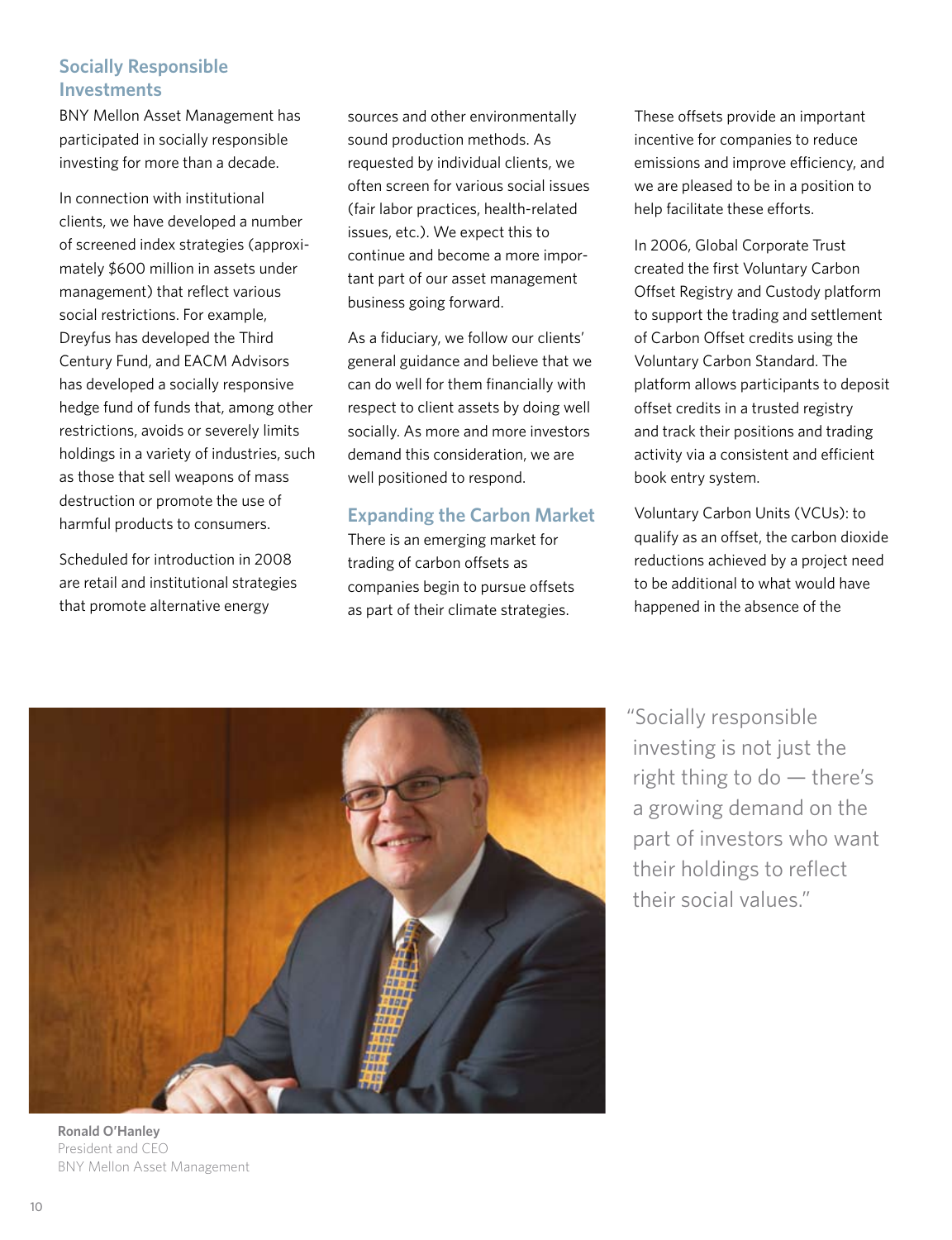project. These reductions are then verified and certified by a third party to create a Unit, or Credit. VCUs are usually measured as one metric ton of carbon dioxide-equivalent (CO2e) and have a monetary value. This unit can be bought, sold or retired, once verified and certified by a third-party verification agent.

The Carbon Offset Registry and Custody platform's book entry system records positions and trades electronically without the need for additional transfer paperwork between counterparties. This approach allows participants to record their carbon offsets via a transparent system that can be verified and confirmed by third parties.

During 2007, the registry was joined by a number of large multinational companies wishing to track their credit retirement activities as part of their larger carbon offset efforts.

In 2008, we plan to further support the expansion and maturation of this important market through the addition of new carbon verification standards.

**Karen Peetz** Chief Executive Officer Global Corporate Trust



"We are proud to lend our considerable expertise in securities processing to this fast-developing marketplace. By providing a reliable platform for Voluntary Carbon Unit trading, we hope to do our part to stimulate a viable, worldwide market for managing voluntary CO2 emission offsets."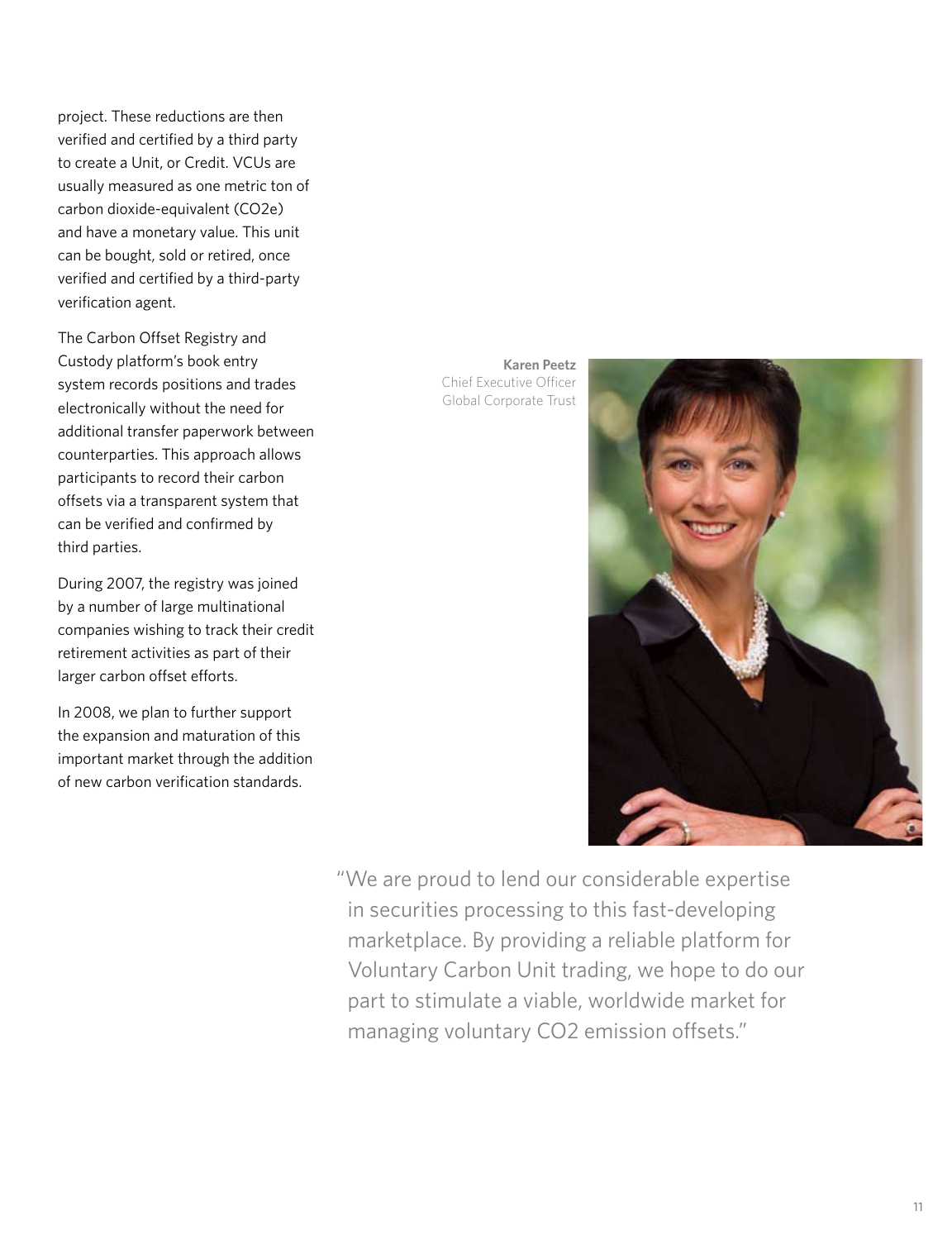# <span id="page-13-0"></span>Creating a Positive Work Environment

The Bank of New York Mellon is dedicated to creating and maintaining a values-based, performance-driven culture of opportunity. This means that all employees are expected to live our company's shared Values — Client Focus, Trust, Teamwork and Outperformance — while the company strives to create a supportive and inclusive environment where all employees can thrive and work in partnership to meet the needs of our clients.



## **Embracing Diversity**

One way of fostering a supportive and inclusive environment is through the creation and nurturing of affinity networks. Under the direction of our corporate diversity council, they are designed around the needs of specific populations including women, people of color/multi-cultures, people with disabilities and gay, lesbian, bisexual and transgender employees. They provide access to mentoring, networking and other resources, helping to ensure that no employee feels at a competitive disadvantage.

We also recognize that while we operate in a global marketplace as one company, there are regional differences that require us to act locally while thinking globally. The Bank of New York Mellon thus has created management structures in the U.S., Europe-Middle East-Africa (EMEA) and Asia Pacific (AP) regions to take specific account of those differences.

# **Enabling Living and Growing**

The Bank of New York Mellon is committed to offering comprehensive programs that enable employees to:

- protect their own and their families' health, build financial security and meet personal needs and commitments;
- build professional skills and pursue a rewarding and successful career; and
- give back to their communities in ways that are important to them.

We provide comprehensive and competitive health and welfare programs, compensation programs, retirement planning programs and employee assistance programs.

Our company recognizes that our employees have full and complex lives. And because we believe the goals of the company are best achieved when employees are able to better balance the demands of their jobs with personal goals, we offer a range of flexible work arrangements including flex-time, compressed work weeks, part-time, job sharing and telecommuting.

We also support our employees by providing programs that are designed to educate, encourage and empower them. Through the company's Talent Strategy Programs, employees are presented with opportunities to build new skills, better manage their careers and develop the depth of expertise required to provide exceptional service to their clients.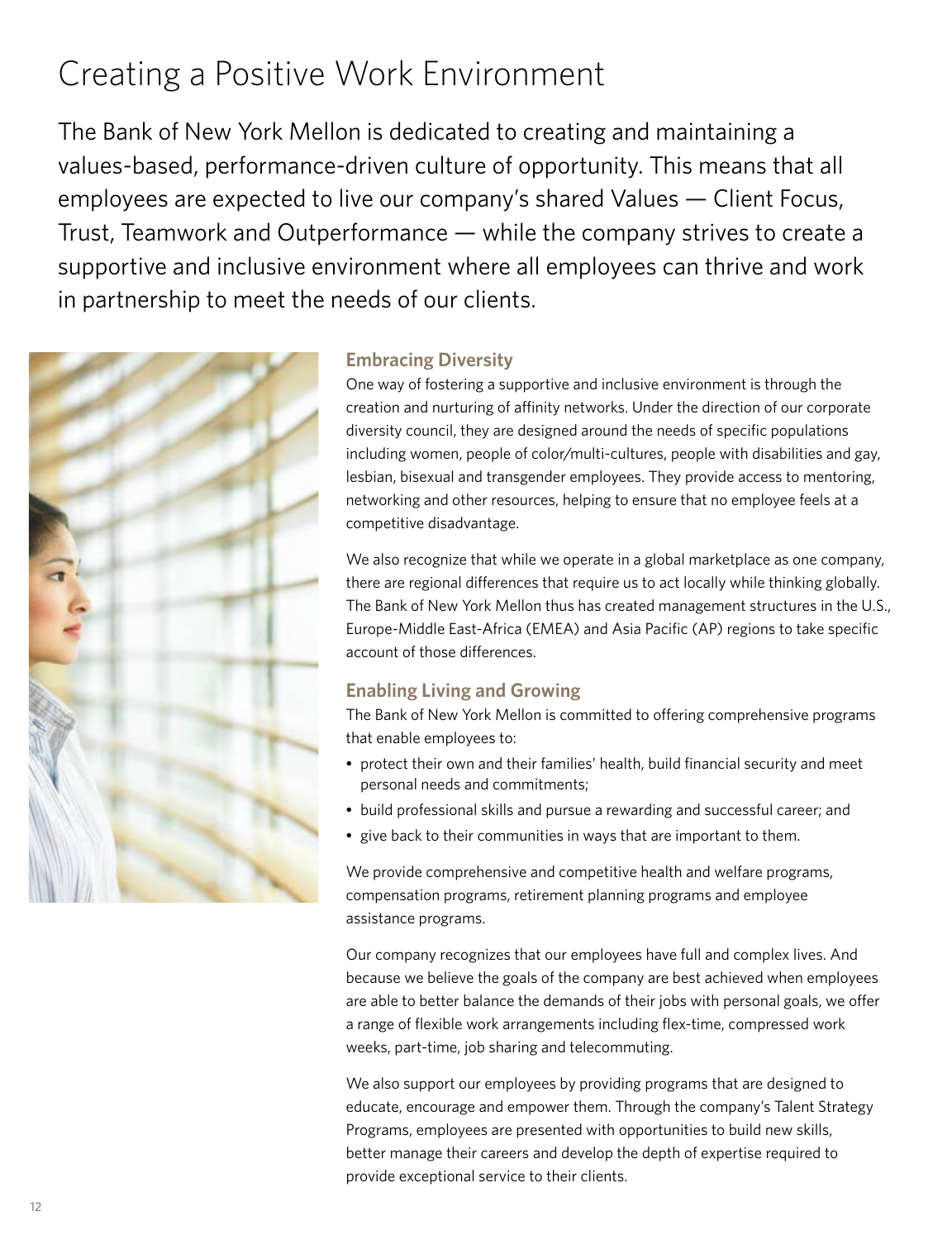

"We recognize and value our employees' expertise and client management skills. We are developing a performance-driven culture of opportunity through programs to help our employees thrive personally, professionally and within their communities."

**Lisa Peters** Chief Human Resources Officer

> The company is currently rolling out its Performance Management Program on a global basis. The Performance Management Program is designed to help all employees understand what's expected of them, to facilitate regular feedback from managers on performance, and to encourage participation in ongoing development planning. The program is intended to help each employee learn and grow, ultimately helping our company outperform.

### **Sharing and Listening**

We are committed to providing not only the programs and tools, but also the information necessary to enable employees to take full advantage of the world of opportunities The Bank of New York Mellon offers.

We strive to do this by using employee-focused communications that enable all employees to live our Values and to understand our culture and their role in our success as a company. We want all our employees to view our company as one that values diversity and one where they have the opportunities they need to grow, contribute and succeed.

Communications vehicles used to achieve these goals include MySource, our intranet site; CEO e-mails, webcasts and "blogs;" town hall meetings; newsletters; manager communications training; and such two-way vehicles as the "Ask Bob" e-mailbox, which allows for a dialogue between employees and our CEO, Bob Kelly.

A strong communications strategy played a critical role in building our new company culture in 2007 by introducing our employees to our new Values — Client Focus, Trust, Teamwork and Outperformance — and our new brand. Consistent and timely communications about our ongoing integration provides employees with the information they need to make our continuing integration successful.

We believe that engaged and loyal employees are critical to outperforming the competition in our markets. In the past year, we conducted a companywide employee engagement survey to hear from employees about how well we were doing. More than 30,000 of our employees responded to the survey. The results of that survey have provided guidance in our integration efforts and to each of our businesses as we move toward a single integrated company characterized by a positive work environment.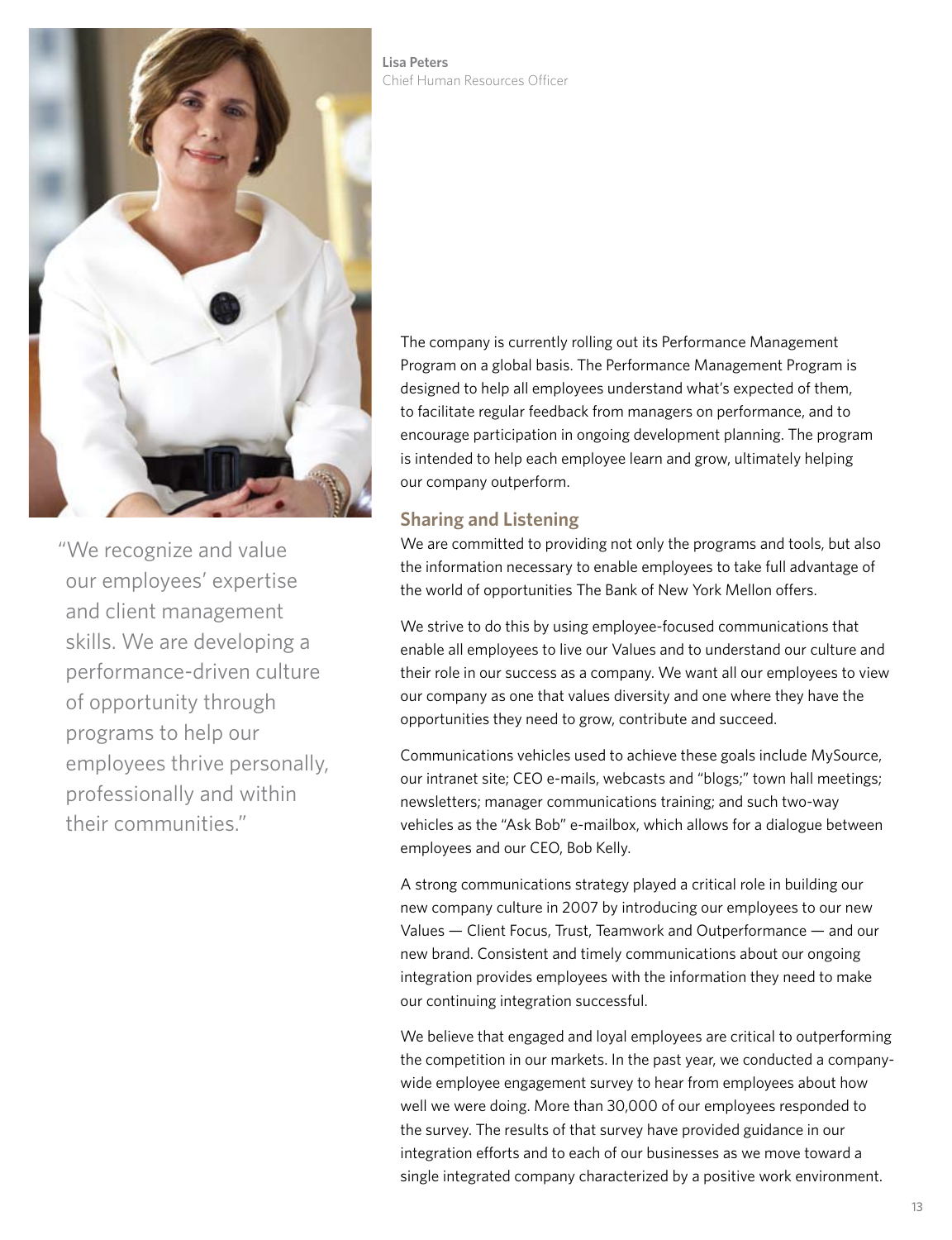<span id="page-15-0"></span>"We are continuing to identify many new opportunities to change the way we operate that make sense from both an environmental and business perspective."

> **Don Monks** Vice Chairman

# Supporting a Sustainable Environment

As demand for the world's resources increases, we will continue to do our part to sustain the environment. At The Bank of New York Mellon, we have developed specific guidelines to ensure that we are being an environmentally sensitive corporate citizen. By adopting an Environmental Sustainability Statement and setting specific environmental objectives, we have established a solid base upon which to build our environmental sustainability initiatives.

# **Environmental Sustainability Statement**

The Bank of New York Mellon's commitment to corporate social responsibility includes the environmentally prudent management of our facilities around the world; collaboration with suppliers to improve our indirect environmental impacts; environmental programs; and education for employees; green investments and socially responsible products offered to clients.

## **Our Environmental Sustainability Commitments**

- Incorporate green building design into existing and new buildings to improve their environmental performance where appropriate
- Measure and reduce our greenhouse gases
- Decrease our paper use and increase sourcing of post-consumer recycled products
- Collaborate with suppliers to purchase and use products/services that reduce any impact on the environment
- Develop an education program for employees to positively impact the environment in their work lives
- Research and develop products and services for our marketplace that support environmental sustainability
- Publicly report on our environmental progress at least once a year

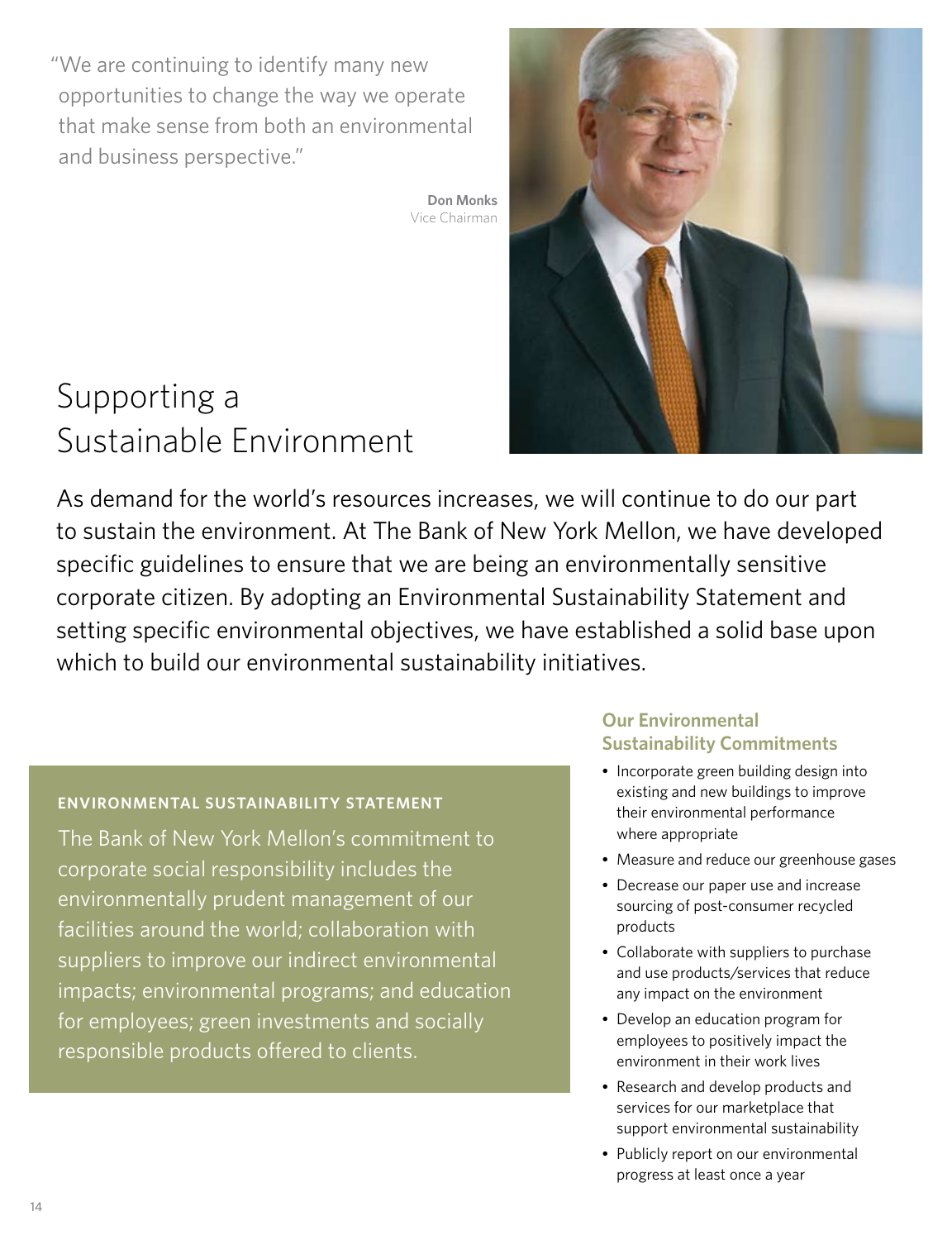

### **2007 Highlights**

- Everett, Mass., facility awarded U.S. EPA Energy Star designation for sixth year in a row
- One Boston Place awarded "Office Building of the Year" by the Boston-area Building Owners and Managers Association (BOMA)
- Closed chemical and silver plate development process used in our New Jersey printing facility. We now use only chemical-free prepress processes in our company print shops

### **Getting Started**

We are currently in the process of creating a comprehensive, companywide approach to addressing environmental considerations. We will also implement new employee programs designed to educate employees on how they can reduce the environmental impact of their workplace practices. Work has also begun on a Sustainability Capital Plan that will include multiple projects designed to reduce our impact on the environment.

### **Creating "Green" Facilities**

A goal during the coming year is to evaluate opportunities for more environmentally friendly energy sources. Based on that evaluation, we plan to make investments in alternative energy.

We are also working on plans for a recommissioning program whereby we can return particular facilities to their original — or perhaps even better — operating condition, making them in the process more environmentally-friendly and energy

efficient. As part of this initiative, our goal is to designate two such properties as LEED certified buildings, the nationally recognized standard for environmentally friendly construction and operation.

### **Working to Reduce Waste**

Items such as paper, ink and plastics are widely used in our workplaces. Through prevention and recycling, we plan to reduce the amount of waste associated with office supplies. In 2008, we plan to set a standard for waste reduction. By collaborating with suppliers to purchase and use recycling-friendly products or services — recycled paper products, remanufactured toner cartridges and the like  $-$  our goal is to increase the sourcing of post-consumer recycled products.

### **Goals for 2008**

- Create a company-wide cohesive approach to environmental solutions
- Define a new capital program for minimizing carbon production growth
- Target key facilities for sustainability improvement and inclusion in EPA Energy Star and LEED certification programs
- Build management protocols for environmentally sensitive construction and destruction
- Exploit advanced technologies to reduce our carbon footprint
- Enhance recycling programs in the workplace
- Engage and educate employees in the company's program to meet our sustainability goals
- Educate and encourage traveling employees about lower impact options, including video conferencing, hybrid vehicles and hotel service
- Begin including CSR evaluations in supplier RFPs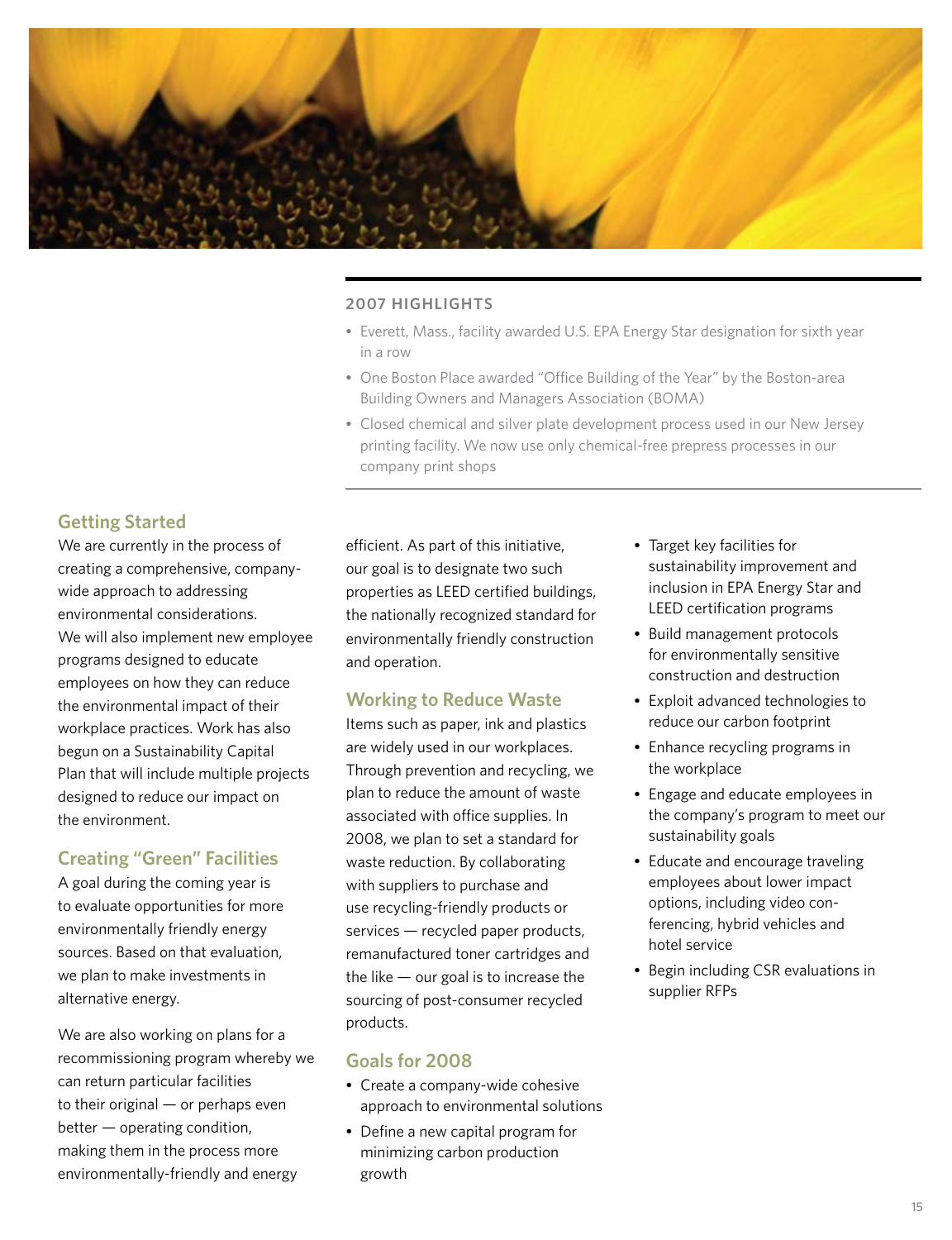# <span id="page-17-0"></span>Investing in Our Communities

Taking an active part in our communities around the world, both as a partner and as a leader, is a fundamental value at The Bank of New York Mellon. By the nature of our business, our long-term, sustainable success is linked to the strength of the global economy. We have built a structure to support our employees and our communities where we live and work.

## **Giving Back**

Through integrating the two heritage companies to create The Bank of New York Mellon, we were able to analyze the best of each company and create something brand new. We formed an organization and overall philanthropic philosophy that includes two charitable Foundations.

In 2008, we continue to expand and leverage our philanthropic efforts to develop major impact programs. We will bring greater balance to our philanthropic support in the communities where we have large bases of employees and business, targeting positive experiences among diverse populations.

# **Engaging Our Employees**

We proudly launched our Community Partnership Program in 2008. The program includes enriched support for employee volunteerism, charitable giving and our matching gift program. The development and implementation of this global program demonstrates our increasing commitment to encouraging our employees to give back to the community. We expect that the program will expand employee involvement and build excitement throughout our communities worldwide.

Our philanthropic and Community Partnership programs are supporting access to:

- health and human services:
- education and literacy;
- economic development and affordable housing; and
- arts and culture within our communities.

# **Increasing Supplier Diversity**

The Bank of New York Mellon's Supplier Development Program (SDP) fosters diversity and competition in the company's procurement of products and services. The SDP assists selected suppliers and vendors with navigating the company's procurement processes and ensures their access and opportunity for competitively offering their services. Selected suppliers include minority-owned, women-owned, disabled veteran-owned and other qualifying small businesses.

Today, the SDP has more than 1,500 registered "priority vendors" who provide a range of services, including information technology, general contracting and personnel services. In 2007, both historic companies used priority vendors representing roughly 10 percent of total contract value competitively bid during the year.

"The Bank of New York Mellon's partnership with United Way is a model of corporate philanthropy. Not only is the company a leader in its financial support of United Way's community impact programs, but its employees are actively engaged with United Way in a range of leadership roles."



**Gordon Campbell** Chief Executive Officer United Way-NYC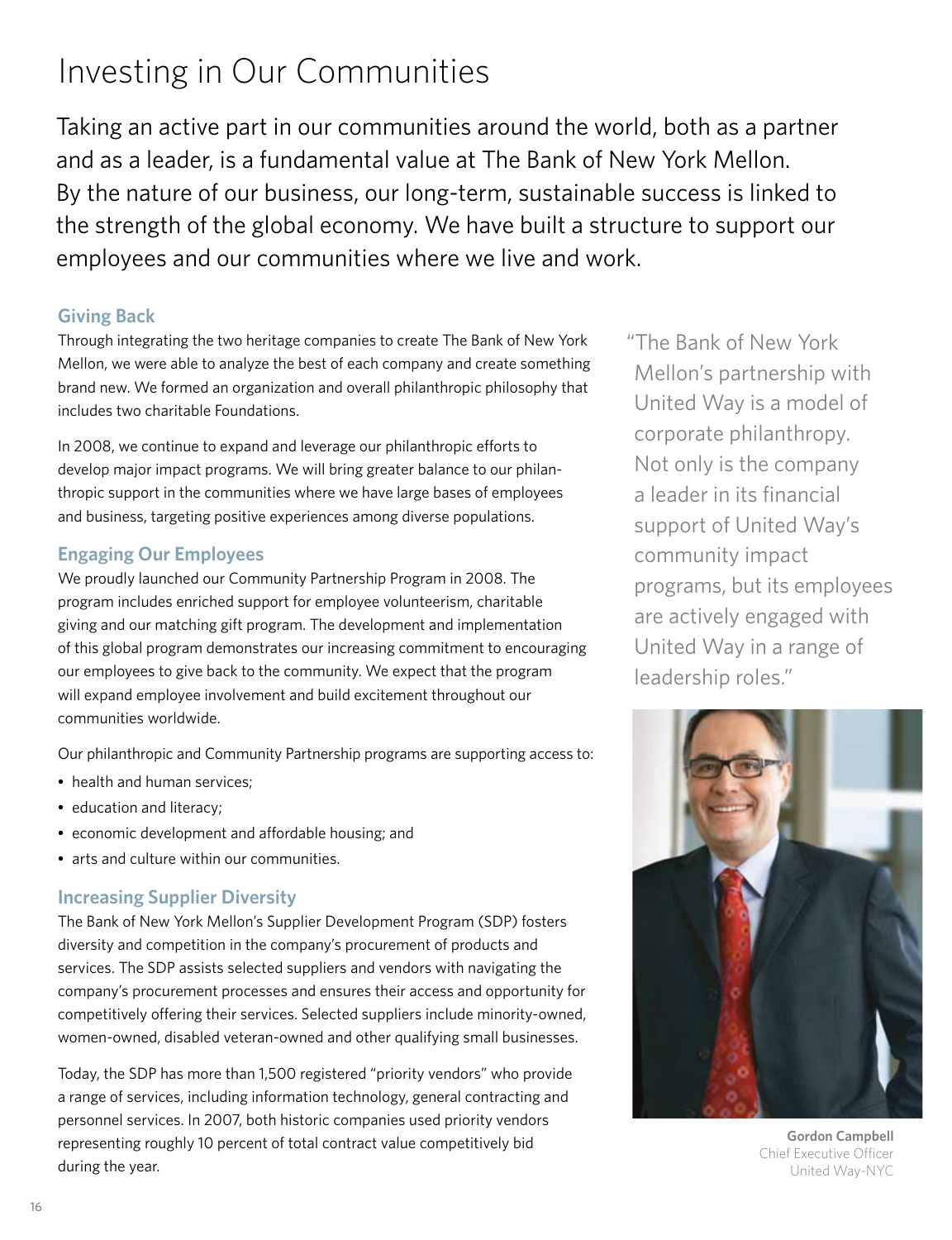

# Purpose of This Report

This report was prepared to demonstrate The Bank of New York Mellon's commitment to CSR globally, to meet the transparency expectations of key stakeholders, to provide a basis for measuring CSR performance and to provide a framework for ongoing CSR communications.

### **Report Principles**

Reflecting the high level of importance we have attached to continuity and credibility in designing and implementing our CSR program, the preparation of this report was guided by the following principles:

- **Relevance** include the topics that reflect our most significant social and environmental impacts
- **Completeness** include all significant information that would influence the decisions of stakeholders
- **Accuracy** present information accurately and in sufficient detail
- **Clarity** information is easily understandable and accessible

#### **The Bank of New York Mellon Equal Employment Opportunity Policy**

It is the policy of the company to provide equal employment opportunity to all applicants and employees by establishing employment practices that provide for non-discriminatory treatment in accordance with all applicable laws, regulations and orders. The company is committed to providing equal employment opportunities to all employees and applicants by establishing employment practices and terms, conditions and privileges of employment regardless of race, religion, color, sex, national origin, age, familial or marital status, ancestry, citizenship, sexual orientation, gender identity, veteran or military status, being a qualified individual with a disability, or any other factor protected by federal, state and/or local laws. This policy has the full support of the Chief Executive Officer and Senior Management of the company.

The Bank of New York Mellon has worked with Business for Social Responsibility (BSR) for reporting advice and guidance.